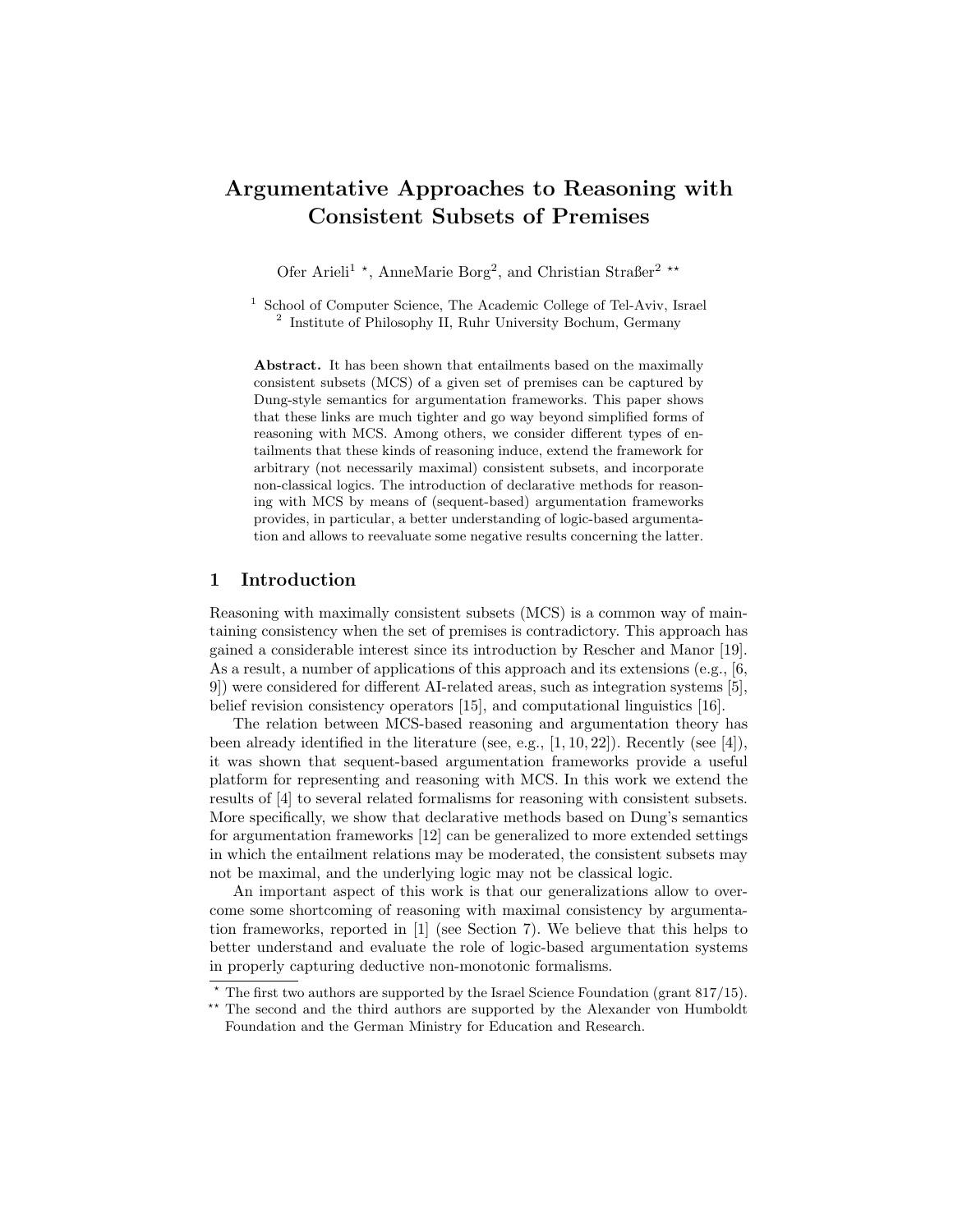#### 2 Sequent-based Argumentation Frameworks

Below, we denote by  $\mathcal L$  an arbitrary propositional language. Atomic formulas in  $\mathcal L$  are denoted by p, q, compound formulas are denoted by  $\psi$ ,  $\phi$ , sets of formulas are denoted by S, T, and *finite* sets of formulas are denoted by  $\Gamma$ ,  $\Delta$ .<sup>3</sup>

**Definition 1.** A (propositional) logic for a language  $\mathcal{L}$  is a pair  $\mathcal{L} = \langle \mathcal{L}, \vdash \rangle$ , where  $\vdash$  is a (Tarskian) consequence relation for  $\mathcal{L}$ , that is, a binary relation between sets of formulas and formulas in  $\mathcal{L}$ , which is reflexive (if  $\psi \in \mathsf{S}$  then  $S \vdash \psi$ ), monotonic (if  $S \vdash \psi$  and  $S \subseteq S'$ , then  $S' \vdash \psi$ ) and transitive (if  $S \vdash \psi$ and  $S', \psi \vdash \phi$ , then  $S, S' \vdash \phi$ ).

A logical *argument* is usually regarded as a pair  $\langle \Gamma, \psi \rangle$ , where Γ is the support set of the argument and  $\psi$  is its conclusion (see, [1, 7, 8, 14]). Since we are dealing with arbitrary Tarskian logics, a natural representation of arguments is by the proof theoretical notion of a sequent [13] (for a justification of this, see also [3]).

**Definition 2.** Let  $\mathcal{L} = \langle \mathcal{L}, \vdash \rangle$  be a propositional logic and S a set of  $\mathcal{L}$ -formulas.

- A sequent is an expression of the form  $\Gamma \Rightarrow \Delta$ , where  $\Gamma, \Delta$  are finite sets of *L*-formulas, and  $\Rightarrow$  is a new symbol (not in *L*).
- An L-argument (or just argument) is a sequent  $\Gamma \Rightarrow {\psi}$ , where  $\Gamma \vdash \psi$ .
- An argument based on S is a sequent  $\Gamma \Rightarrow {\psi}$ , for which  $\Gamma \subseteq S$ . The set of all the  $\mathfrak{L}$ -arguments that are based on S is denoted  $\text{Arg}_{\mathfrak{L}}(S)$ .

In what follows we shall omit the set signs around the premises and conclusions of arguments. We denote:  $\mathsf{Prem}(F \Rightarrow \psi) = \Gamma$  and  $\mathsf{Con}(\Gamma \Rightarrow \psi) = \psi$ . For a set S of arguments,  $\mathsf{Prem}(\mathcal{S}) = \bigcup \{ \mathsf{Prem}(s) \mid s \in \mathcal{S} \}$  and  $\mathsf{Con}(\mathcal{S}) = \bigcup \{ \mathsf{Con}(s) \mid s \in \mathcal{S} \}.$ 

We shall use standard *sequent calculi* [13] for constructing arguments from simpler arguments. This is done by *inference rules* of the following form:

$$
\frac{\Gamma_1 \Rightarrow \Delta_1 \dots \Gamma_n \Rightarrow \Delta_n}{\Gamma \Rightarrow \Delta}.
$$
\n(1)

We shall say that the sequents  $\Gamma_i \Rightarrow \Delta_i$   $(i = 1, \ldots, n)$  are the *conditions* (or the prerequisites) of the rule in (1) and that  $\Gamma \Rightarrow \Delta$  is its conclusion.

Attack rules in our case allow for the elimination (discharging) of sequents. We shall denote by  $\Gamma \neq \psi$  the elimination of the sequent  $\Gamma \Rightarrow \psi$ . Alternatively,  $\overline{s}$ denotes the elimination of s. Now, a sequent elimination rule (or an attack rule) is a rule of the following form:

$$
\frac{\Gamma_1 \Rightarrow \Delta_1 \dots \Gamma_n \Rightarrow \Delta_n}{\Gamma_n \neq \Delta_n}.
$$
\n(2)

The prerequisites of attack rules usually consist of three ingredients. The first sequent in the rule's prerequisites is the "attacking" sequent, the last sequent in the rule's prerequisites is the "attacked" sequent, and the other prerequisites are the conditions for the attack. Conclusions of elimination rules are the eliminations of the attacked arguments.

<sup>&</sup>lt;sup>3</sup> Thus, unlike  $\Gamma$ ,  $\Delta$ , when **S**, **T** are assumed to be finite, this will be indicated explicitly.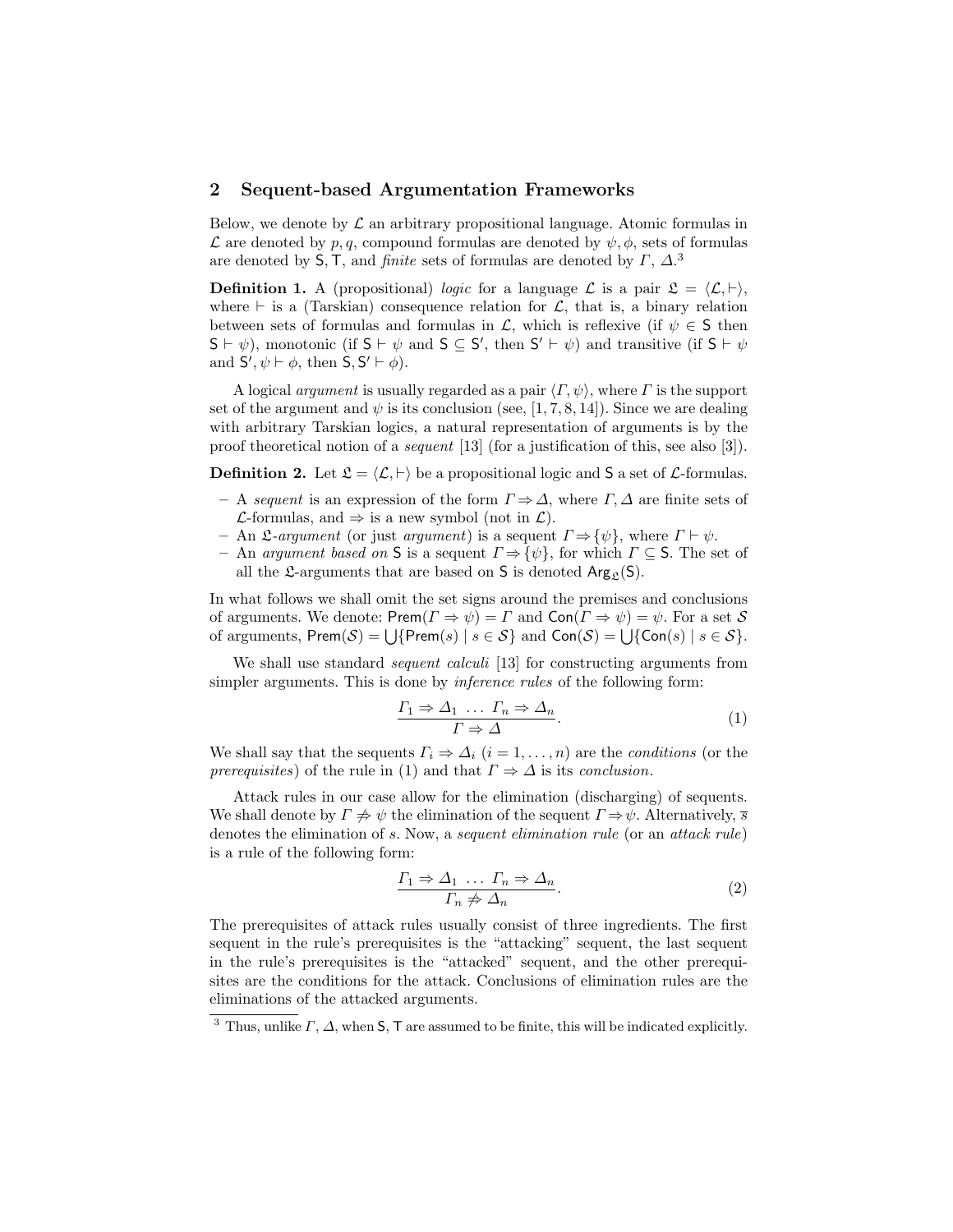Example 1. The following rule is known as Undercut (abbreviation: Ucut):

$$
\frac{\Gamma_1 \Rightarrow \psi_1 \quad \Rightarrow \psi_1 \leftrightarrow \neg \bigwedge \Gamma_2' \quad \Gamma_2, \Gamma_2' \Rightarrow \psi_2}{\Gamma_2, \Gamma_2' \not\Rightarrow \psi_2}.
$$

This rule intuitively reflects the idea that an argument attacks another argument when the conclusion of the former contradicts some premises of the latter. We refer to [7, 8, 14, 17] for other attack rules and to [3] for their representations by sequents. Further elimination rules for normative reasoning and deontic logics can be found in [20].

Given two arguments  $s_1$  and  $s_2$  in Arg<sub>c</sub>(S) and an elimination rule R, we say that  $s_1$  R-attacks  $s_2$  if  $s_1$  is in the form of the attacker of R,  $s_2$  is in the form of the attacked sequent of  $\mathcal{R}$ , and all the conditions in  $\mathcal{R}$  hold (i.e., are provable by the underlying sequent calculus).

*Example 2.* Let  $S = \{p, \neg p, q\}$  and denote classical logic by CL. Then  $p \Rightarrow p$  and  $\neg p \Rightarrow \neg p$  are both in Arg<sub>CL</sub>(S) and each one Undercut-attacks the other one.

Our setting induces an argumentation framework in the sense of Dung [12]:

**Definition 3.** Given a set  $S$  of  $\mathcal{L}$ -formulas, a sequent-based argumentation frame*work* for S (induced by a logic  $\mathfrak{L} = \langle \mathcal{L}, \vdash \rangle$ , a sequent calculus  $\mathfrak{C}$  for  $\mathfrak{L}$ , and a set  $\mathfrak{A}$ of attack rules) is the pair  $\mathcal{AF}(S) = \langle \text{Arg}_{\mathcal{L}}(S), \text{Attack} \rangle$ , where  $(s_1, s_2) \in \text{Attack}$ iff  $s_1$  R-attacks  $s_2$  for some  $\mathcal{R} \in \mathfrak{A}$ .<sup>4</sup>

Following Dung [12], to define the sets of arguments (called extensions), the elements of which can collectively be accepted from a given sequent-based framework  $\mathcal{AF}(S) = \langle \text{Arg}_{\mathcal{L}}(S), \text{Attack} \rangle$ , we first extend the notion of attack to sets of arguments. A set  $S \subseteq \text{Arg}_{\mathcal{S}}(S)$  attacks an argument t if there is an argument  $s \in \mathcal{S}$  that attacks  $t$  (i.e.,  $(s, t) \in Attack$ ). The set of arguments that are attacked by S is denoted  $S^+$ . We say that S defends s if S attacks every argument t that attacks s.

Now, S is called *conflict-free* (in  $\mathcal{AF}(S)$ ) if it does not attack any of its elements (i.e.,  $S^+ \cap S = \emptyset$ ), S is an *admissible extension* of  $\mathcal{AF}(S)$  if it is conflict-free and defends all of its elements, and  $S$  is a *complete extension* of  $\mathcal{AF}(S)$  if it is admissible and contains all the arguments that it defends.

The minimal complete extension of  $\mathcal{AF}(S)$  is called the *grounded extension* of  $\mathcal{AF}(S)$ , and a maximal complete extension  $\mathcal{AF}(S)$  is called a preferred extension of  $\mathcal{AF}(S)$ . A complete extension  $\mathcal{AF}(S)$  is called a *stable extension* of  $\mathcal{AF}(S)$  if  $\mathcal{S} \cup \mathcal{S}^+$  = Arg<sub>e</sub>(S). We write Adm( $\mathcal{AF}(S)$ ) [respectively: Cmp( $\mathcal{AF}(S)$ ),  $Pr(f(\mathcal{AF}(S)), Stb(\mathcal{AF}(S)))$  for the set of all the admissible [respectively: complete, preferred, stable extensions of  $\mathcal{AF}(S)$ . Similarly,  $\mathsf{Grd}(\mathcal{AF}(S))$  denotes the unique grounded extension of  $\mathcal{AF}(S)$ .

Example 3. Figure 1 depicts part of an argumentation framework for the set  $S = \{p, \neg p, q\}$ , based on classical logic, where Undercut is the single attack rule. <sup>4</sup> Somewhat abusing the notations, we shall sometimes identify Attack with A.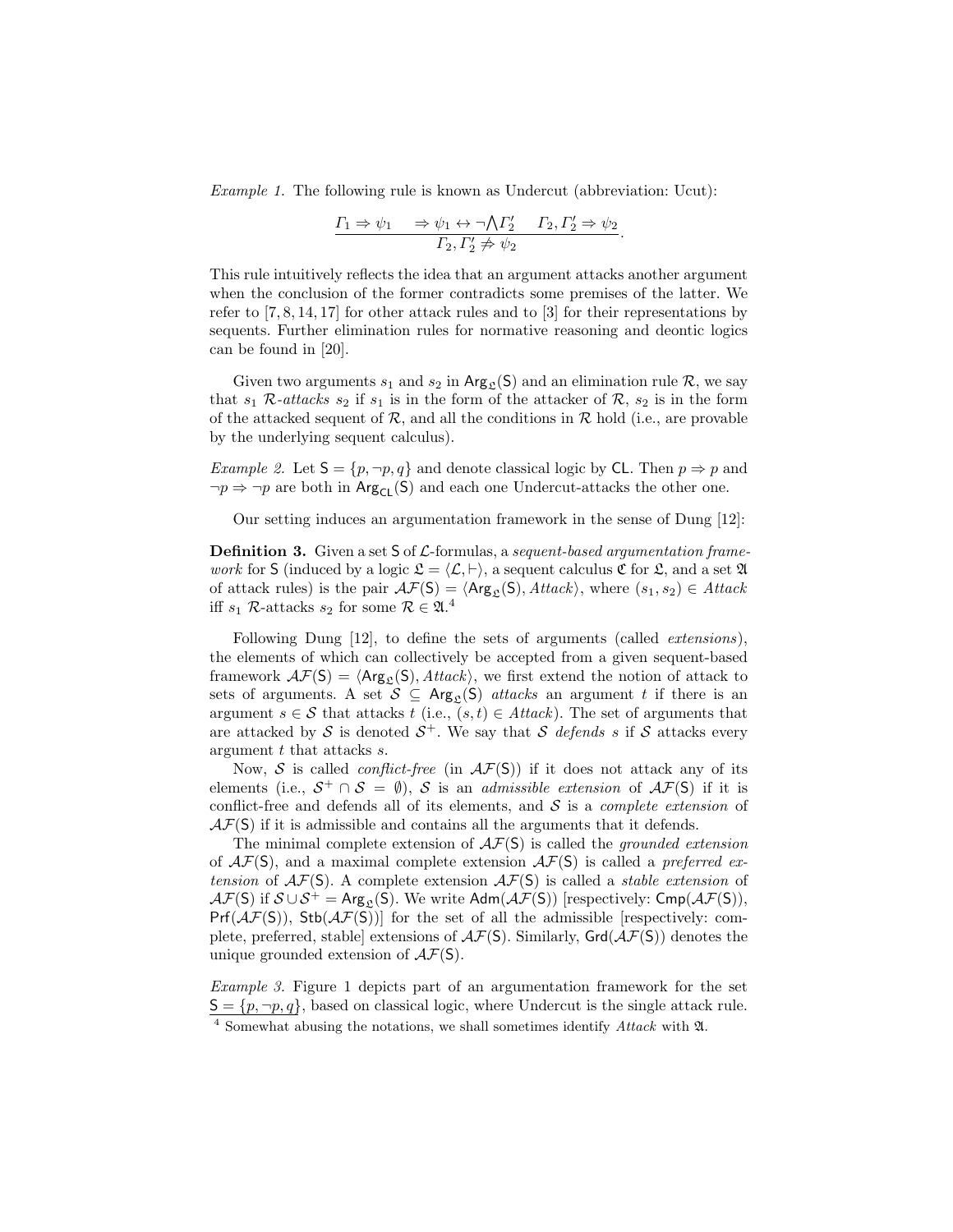

Fig. 1. (Part of the) argumentation framework for Example 3

Note that the gray-colored rightmost node is non-attacked since it has an empty support set. That node counter attacks any attacker of the other graycolored node, whose sequent is  $q \Rightarrow q$ , because any argument in Arg<sub>CL</sub>(S) whose conclusion is logically equivalent to  $\neg q$  must contain both p and  $\neg p$  in its support set. It follows that the gray-colored nodes of the figure are in the grounded extension (and so in every complete extension) of  $Arg_{CL}(S)$ .

#### 3 Reasoning with Maximally Consistent Subsets

As indicated previously, our primary goal in this work is to provide argumentative approaches for reasoning with inconsistent premises by their (maximally) consistent subsets. This may be represented as follows:

**Definition 4.** Let S be a set of formulas. We denote by  $C_n(S)$  the transitive closure of S with respect to classical logic and by MCS(S) the set of all the maximally consistent subsets of S (where maximality is taken with respect to the subset relation). We denote:

$$
- S\uparrow_{\mathsf{mcs}} \psi \text{ iff } \psi \in \mathrm{Cn}(\bigcap \mathsf{MCS}(S)).
$$
  

$$
- S\uparrow_{\cup \mathsf{mcs}} \psi \text{ iff } \psi \in \bigcup_{T \in \mathsf{MCS}(S)} \mathrm{Cn}(T).
$$

Example 4. Consider the theory  $S = \{p, \neg p, q\}$ . Since  $MCS(S) = \{\{p, q\}, \{\neg p, q\}\}\,$ every formula in S follows according to  $\vdash_{\cup \sf{mcs}}$  from S, but (unlike classical logic!) S  $\kappa$ <sub>∪mcs</sub> r and S  $\kappa$ <sub>∪mcs</sub> p ∧ ¬p. Note that  $\sim$ <sub>mcs</sub> is more cautious than  $\sim$ <sub>∪mcs</sub>, and it does not allow to infer p nor  $\neg p$  from S. Still, we have, e.g., that  $S \sim_{\text{mcs}} q$ , since  $q \in \bigcap \text{MCS}(S)$ .

The entailments  $\vdash_{\mathsf{mcs}}$  and  $\vdash_{\mathsf{Umes}}$  are sometimes called "free" and "existential", respectively. Next, we recall the two argumentation-based approaches, introduced in [4], for computing these entailments.

**Definition 5.** Let  $\mathcal{AF}(S) = \langle \text{Arg}_{\mathcal{L}}(S), \text{Attack} \rangle$ . We denote  $S \vdash_{gr} \psi$  if there is an s ∈ Grd( $\mathcal{AF}(S)$ ) such that Con(s) =  $\psi$ . The entailments  $\vdash_{\Box \mathsf{prf}}, \vdash_{\Box \mathsf{prf}}, \vdash_{\Box \mathsf{stb}}$ and  $\vdash_{\cup$ stb are defined similarly, where Grd( $\mathcal{AF}(S)$ ) is replaced, respectively, by  $\bigcap$  Prf( $\mathcal{AF}(S)$ ),  $\bigcup$  Prf( $\mathcal{AF}(S)$ ),  $\bigcap$  Stb( $\mathcal{AF}(S)$ ), and  $\bigcup$  Stb( $\mathcal{AF}(S)$ ).

**Proposition 1.** [4] Let S be a set of formulas and  $\psi$  a formula. Consider the sequent-based argumentation framework  $\mathcal{A}F(S)$  for S, induced by classical logic, Gentzen's sequent calculus LK for it  $[13]$ , and Undercut (Example 1) as the sole attack rule. Then: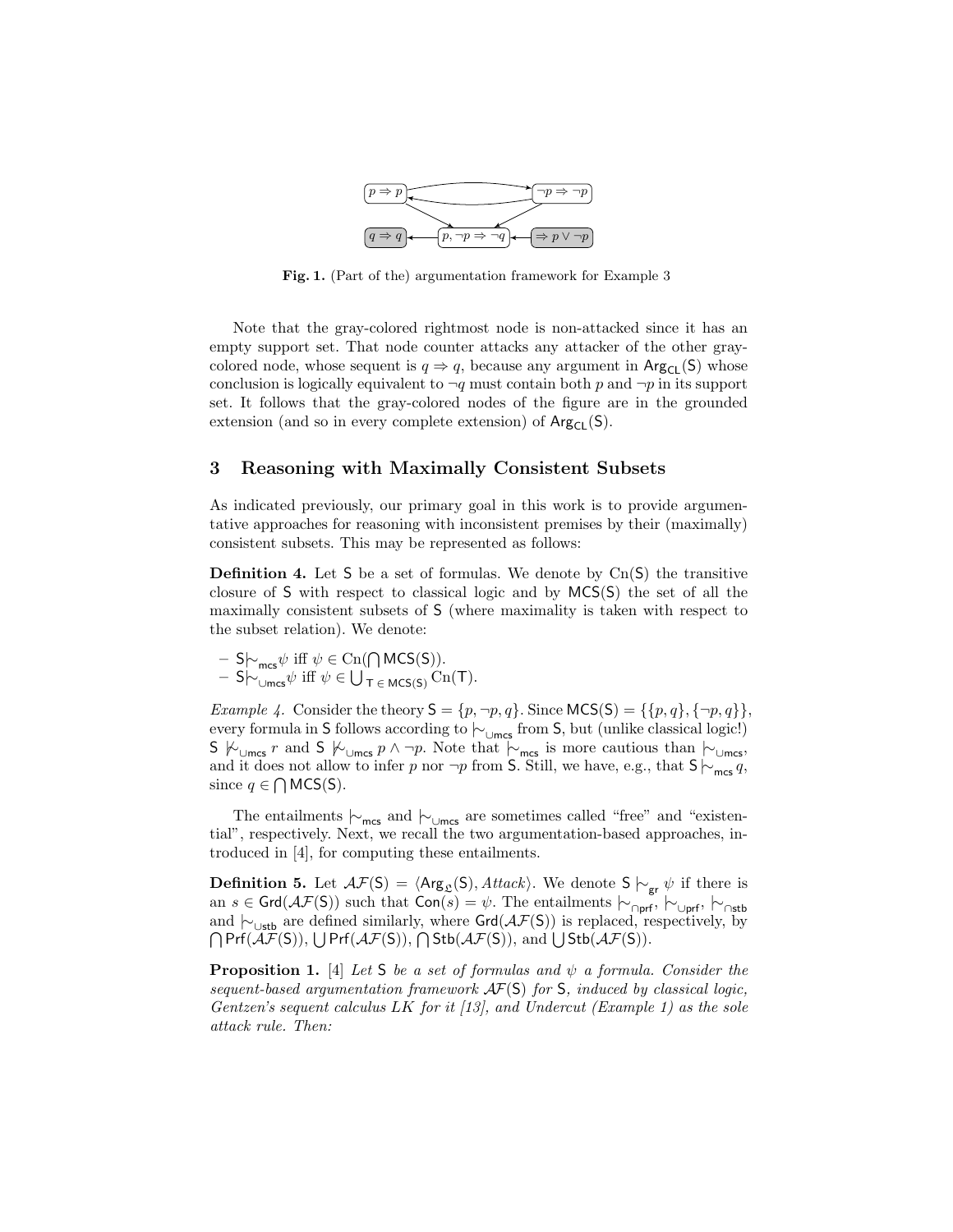1. S  $\vdash_{gr} \psi$  iff S  $\vdash_{\cap prf} \psi$  iff S  $\vdash_{\cap stb} \psi$  iff S  $\vdash_{\mathsf{mcs}} \psi$ . 2. S  $\sim$ <sub>∪prf</sub>  $\psi$  *iff* S  $\sim$ <sub>∪stb</sub>  $\psi$  *iff* S  $\sim$ <sub>∪mcs</sub>  $\psi$ .

Example 5. Let  $S = \{p, \neg p, q\}$ . By the discussion in Examples 3 and 4,  $S \sim_{\text{mes}} q$ ,  $S \vdash_{\textsf{gr}} q$ ,  $S \vdash_{\textsf{Corf}} q$ , and  $S \vdash_{\textsf{Cstb}} q$ . By Proposition 1, this is not a coincidence.

#### 4 Generalization I: More Moderated Entailments

Let  $S' = \{p \land q, \neg p \land q\}$ . Here,  $\bigcap \text{MCS}(S') = \emptyset$ , and so only tautological formulas follow according to  $\vdash_{\mathsf{mcs}}$  from S'. Yet, one may argue that in this case formulas in  $\text{Cn}(\lbrace q \rbrace)$  should also follow from S', since they follow according to classical logic from every set in MCS(S'). This gives rise to the following variation of  $\vdash_{\mathsf{mcs}}$ .

**Definition 6.** Given a set S of formulas and a formula  $\psi$ , we denote by S $\vdash_{\cap\text{mcs}}\psi$ that  $\psi \in \bigcap_{\tau \in MCS(S)} \text{Cn}(\tau)$ .

*Note 1.* Clearly, if  $S\sim_{\text{mes}}\psi$  then  $S\sim_{\text{Comcs}}\psi$ . However, as noted in the discussion before Definition 6, the converse does not hold. Indeed,  $S' \sim_{\cap \text{mes}} q$  while  $S' \not\sim_{\text{mes}} q$ .

For characterizing  $\vdash_{\cap \mathsf{mcs}}$  in terms of Dung-style semantics we need to revise the set of arguments as follows: Let  $\mathfrak{L} = \langle \mathcal{L}, \vdash \rangle$  be a logic, then

$$
\operatorname{Arg}_{\mathfrak{L}}^{\star}(S) = \{ \psi \Rightarrow \phi \mid \psi \vdash \phi \text{ and } \psi = \bigvee_{1 \leq i \leq n} \bigwedge \Gamma_i, \text{ where } \forall i \Gamma_i \subseteq S \}.
$$

Note that the definition of  $\mathsf{Arg}^{\star}_{\mathfrak{L}}(\mathsf{S})$  resembles that of  $\mathsf{Arg}_{\mathfrak{L}}(\mathsf{S})$  using a different form of support sets. Intuitively, this is explained by the need to provide in the support set different alternatives for deriving the conclusion of the argument, according to the more moderated entailment  $\vdash_{\cap \mathsf{mcs}}$ .

*Example 6.* Consider again the set  $S' = \{p \land q, \neg p \land q\}$ . Then, e.g.,  $p \land q \Rightarrow q$ ,  $\neg p \land q \Rightarrow q$  and  $(p \land q) \lor (\neg p \land q) \Rightarrow q$  are all in  $Arg_{\mathfrak{L}}^{\star}(S')$ . Note that while the first two sequents are also in  $\text{Arg}_{\mathfrak{L}}(S')$ , the last one is not.

Now, for sem ∈ {grd, ∩prf, ∩stb}, we define  $\vdash_{\mathsf{sem}}^{\star}$  just as  $\vdash_{\mathsf{sem}}$  (Definition 5), where  $\mathcal{A}F(S) = \langle \text{Arg}_{\mathfrak{L}}(S), \text{Attack} \rangle$  is substituted by  $\mathcal{A}F^{\star}(S) = \langle \text{Arg}_{\mathfrak{L}}^{\star}(S), \text{Attack} \rangle$ . Like Proposition 1, these Dung-style semantics may be used for characterizing the MCS-based entailments under consideration.

**Proposition 2.** Let S be a finite set of formulas and  $\psi$  a formula. Consider the sequent-based argumentation framework  $\mathcal{A}^{\mathcal{F}^{\star}}(\mathsf{S})$  for  $\mathsf{S}$ , induced by classical logic, Gentzen's sequent calculus LK for it, and Undercut as the sole attack rule. Then:  $S \nightharpoonup_{gr}^* \psi \text{ iff } \overline{S} \nightharpoonup_{\cap prf}^* \psi \text{ iff } S \nightharpoonup_{\cap stb}^* \psi \text{ iff } S \nightharpoonup_{\cap mcs} \psi.$ 

*Outline of proof.* Given a finite set S of formulas, we let:  $S^{\wedge} = \{ \Lambda \mid \Gamma \subseteq S \}$  and  $\mathsf{S}^*=\{\Psi_1\vee\ldots\vee\Psi_n\mid \Psi_1,\ldots,\Psi_n\in\mathsf{S}^{\wedge}\}$ . Then, for every sem  $\in\{\mathsf{grd},\cap\mathsf{prf},\cap\mathsf{stb}\}$  it can be shown that  $S \rvert \sim_{\cap \text{mcs}} \phi$  iff  $S^* \rvert \sim_{\text{mcs}} \phi$  iff  $S^* \rvert \sim_{\text{sem}} \phi$  iff  $S \rvert \sim_{\text{sem}}^* \phi$ , and so the proposition is obtained.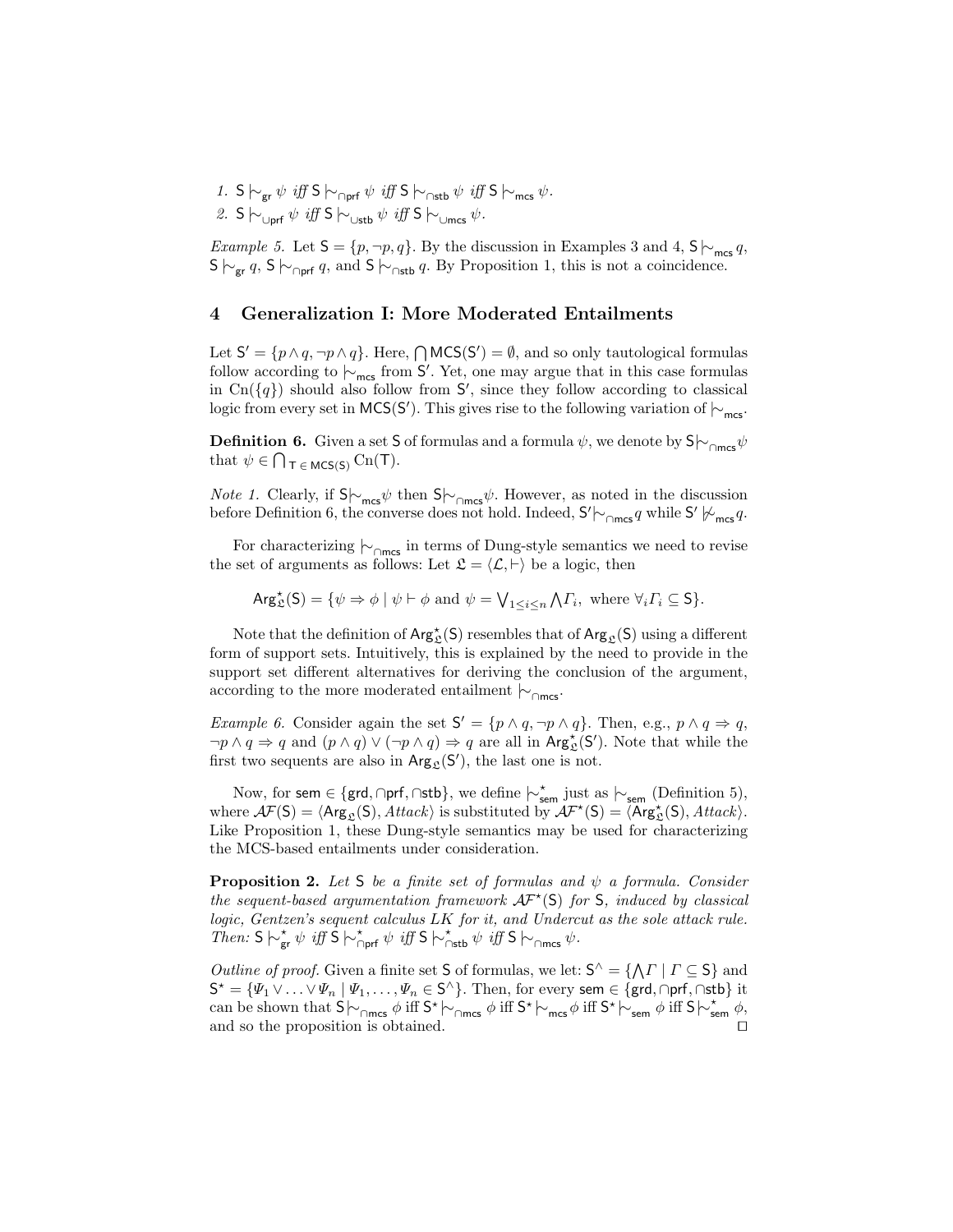#### 5 Generalization II: Lifting Subset Maximality

Next, we consider the following strengthening, by Benferhat, Dubois and Prade [6], of the entailment relation from Definition 4.

**Definition 7.** Given a set S of propositions and a formula  $\phi$ , we denote by S  $\vert\vert_{\mathcal{C}_{\text{mcs}}}$   $\phi$  that: (1) T  $\vert\vert_{\mathsf{CL}}$   $\phi$  for some consistent subset T of S, and (2) There is no consistent subset  $T'$  of S such that  $T' \vdash_{CL} \neg \phi$ .

To see how the entailment relation of the last definition is represented in sequent-based argumentation frameworks, let us denote by  $|\sim_{gr}$  the entailment that is defined like  $\vdash_{gr}$  (Definition 5), except that instead of Undercut the attack relations are the following:

Consistency Undercut (ConUcut):  
\n
$$
\frac{\Rightarrow \neg \bigwedge \Gamma_2' \qquad \Gamma_2, \Gamma_2' \Rightarrow \psi_2}{\Gamma_2, \Gamma_2' \neq \psi_2}
$$
\nDefeating Rebuttal (DefReb):<sup>5</sup>  
\n
$$
\frac{\Gamma_1 \Rightarrow \psi_1 \qquad \Rightarrow \psi_1 \supset \neg \psi_2 \qquad \Gamma_2 \Rightarrow \psi_2}{\Gamma_2 \neq \psi_2}
$$

Again,  $\| \sim_{\text{mes}}$ -entailments are characterized by Dung's semantics as follows:

**Proposition 3.** For a finite set S of formulas and a formula  $\psi$ , we have that  $S \Vdash_{\text{mcs}} \psi \text{ iff } S \Vdash_{\text{gr}} \psi.$ 

*Proof.* If S  $\Vdash_{\mathsf{mcs}} \psi$  then  $\top \vdash_{\mathsf{CL}} \psi$  for some  $\top \in \mathsf{MCS}(\mathsf{S})$  and there is no  $\top' \in$ MCS(S) such that  $\mathsf{T}' \vdash_{\mathsf{CL}} \neg \psi$ . Thus,  $s = \Delta \Rightarrow \psi \in \mathsf{Arg}(\mathsf{S})$  for some finite  $\Delta \subseteq \mathsf{T}$ . Since  $\Delta$  is consistent, s is not ConUcut-attacked. To see that s is defended from any DefReb-attack, suppose that  $\Gamma' \Rightarrow \neg \psi \in \text{Arg}(S)$ . Then  $\Gamma' \vdash_{\text{CL}} \neg \psi$ , thus  $\Gamma'$ is an inconsistent finite subset of S. It follows that  $\Rightarrow \neg \Lambda \Gamma' \in \text{Arg}(S)$ . Clearly,  $\Rightarrow \neg \Lambda \Gamma' \in \text{Arg}(S) \setminus \text{Arg}(S)^{+}$ , and so indeed any DefReb-attacker of s is counter-ConUcut-attacked by an argument in  $Arg(S)$  (which itself is not attacked), thus s is defended. It follows, then, that  $s \in \text{Grd}(\mathcal{AF}(S)).$ 

Suppose now that  $S||\psi_{\text{mes}} \psi$ . This means that either there is no  $T \in \text{MCS}(S)$ such that  $T \vdash_{CL} \psi$ , or otherwise there is a set  $T \in \text{MCS}(S)$  such that  $T \vdash_{CL} \neg \psi$ . In the first case the only sequents s such that  $\mathsf{Prem}(s) \subseteq \mathsf{S}$  and  $\mathsf{Cons}(s) = \psi$ are those for which  $\Rightarrow \neg \Lambda \Gamma$  is provable in LK, where  $\Gamma \subseteq \text{Prem}(s)$ . Hence, all of these sequents are not members of any admissible extension of  $\mathcal{A}F(S)$ . In the second case we can construct an admissible extension  $\mathcal E$  such that  $s \in \mathcal E^+$ for any  $s = \Delta \Rightarrow \psi \in \text{Arg}(S)$  by letting  $\mathcal{E} = \text{Arg}(T)$ . It is easy to verify that  $\mathcal{E} \in \mathsf{Adm}(\mathcal{AF}(\mathsf{S})), \text{ thus } s \notin \mathsf{Grd}(\mathcal{AF}(\mathsf{S})).$ 

#### 6 Generalization III: Beyond Classical Logic

In this section we consider base logics that may not be classical. In this context we also introduce generalized definitions for consistency.

<sup>&</sup>lt;sup>5</sup> To prevent attacks on tautologies, in Defeating Rebuttal we assume that  $\Gamma_2 \neq \emptyset$ .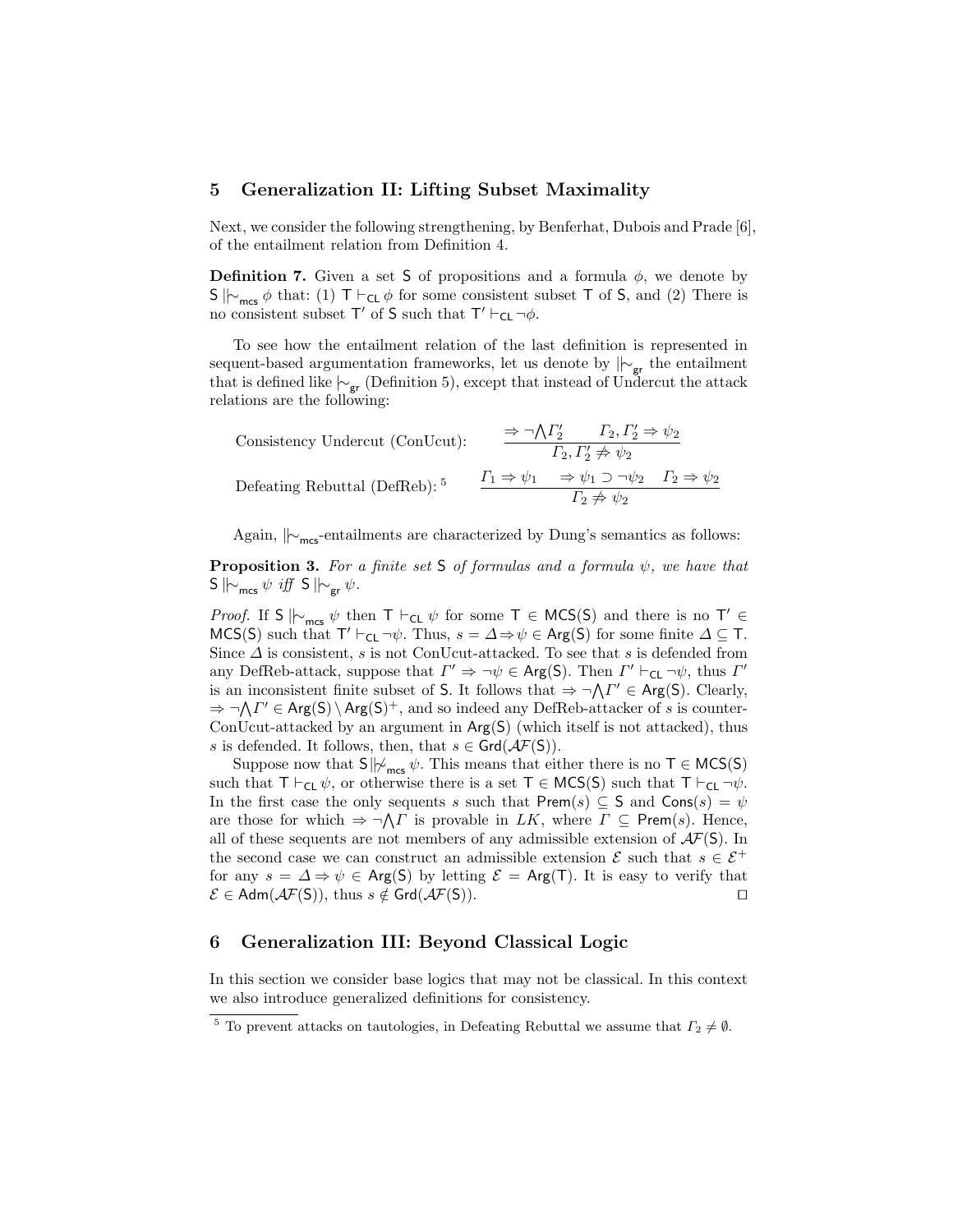Extending the setting to arbitrary propositional Tarskian logics (Definition 1) is straightforward, as the sequent-based frameworks described in the second section may be based on any such logic. The extended settings allow to introduce more expressive arguments (involving, for instance, modal operators) or exclude unwanted arguments (like  $\neg\neg\psi \Rightarrow \psi$ , which is unacceptable by intuitionists).

Example 7. Let  $S = \{p, q, \neg(p \wedge q)\}\$ . When classical logic is the base logic each pair of assertions in S initiates an Undercut-attack on the sequent corresponding to the third assertion. For instance,  $p, \neg(p \land q) \Rightarrow \neg q$  Ucut-attacks  $q \Rightarrow q$ .

Suppose now that the base logic is Priest's 3-valued paraconsistent logic LP [18]. This time, while  $\neg(p \land q) \Rightarrow \neg(p \land q)$  is still attacked (by  $p, q \Rightarrow p \land q$ ), the sequents  $p \Rightarrow p$  and  $q \Rightarrow q$  are not attacked by Ucut, since in LP sequents of the form  $p, \neg(p \land q) \Rightarrow \neg q$  are not derivable.

For extending the condition of consistency we introduce the following notion:

**Definition 8.** Let  $\rho(\mathcal{L})$  be the set of the finite sets of the formulas in  $\mathcal{L}$ . A function  $g : \rho(\mathcal{L}) \to \mathcal{L}$  is called *cautiously*  $\vdash$ *-reversing* if the following two properties are satisfied:

 $\vdash$ -monotonicity: If  $\Gamma \vdash g(\Delta)$  then  $\Gamma \vdash g(\Delta \cup \Delta').$  $\vdash$ -reversibility: If  $\Gamma, \Sigma \vdash g(\Sigma \cup \Delta)$  then  $\Gamma \vdash g(\Sigma \cup \Delta)$ .

Example 8. Let  $g(\Gamma) = \bigvee_{\psi \in \Gamma} \neg \psi$ . It can be shown that g is cautiously reversing with respect to different many-valued logics, among which are Priest's LP (mentioned above), Post's many-valued systems with a single designated element, and Lukasiewicz m-valued logics  $L_m$ , where the truth values are linearly ordered and no more than the top  $\frac{m}{2}$ -ones are designated (see [21, pages 252 and 260]).

Frequently, the conditions of the attack rules considered e.g. in [7, 8, 14, 17] are violated in logics that do not respect (at least one of) the standard negation rules of LK (i.e., if  $\Gamma \Rightarrow \psi, \Delta$  then  $\Gamma, \neg \psi \Rightarrow \Delta$  and if  $\Gamma, \psi \Rightarrow \Delta$  then  $\Gamma \Rightarrow \neg \psi, \Delta$ ), in which cases alternative negation rules often operate on one side of the sequents. One way to reflect this in our case is to consider confluence of premises in the attacking and the attacked sequents:

**Definition 9.** Let g be a cautiously  $\vdash$ -reversing function. For  $\Gamma'_1 \cup \Gamma'_2 \neq \emptyset$  and  $\gamma = g(\Gamma'_1 \cup \Gamma'_2)$ , we define:

$$
\text{Confluent } g\text{-Undercut:}\qquad \frac{\Gamma_1, \Gamma'_1 \Rightarrow \psi_1 \quad \psi_1 \Rightarrow \gamma \quad \gamma \Rightarrow \psi_1 \quad \Gamma_2, \Gamma'_2 \Rightarrow \psi_2}{\Gamma_2, \Gamma'_2 \not\Rightarrow \psi_2}.
$$

We denote by  $\big| \sim_{\text{gr}}^g, \big| \sim_{\text{Opf}}^g, \big| \sim_{\text{Obf}}^g$  and  $\big| \sim_{\text{Ustb}}^g$ , the counterparts, for a logic  $\mathfrak{L}$ , of the entailments in Definition 5, where the attack relation of the underlying sequent-based argumentation framework is Confluent g-Undercut.

Next, we characterize the above entailments in terms of the following generalizations of maximally consistent subsets, based on  $\vdash$ -reversing functions.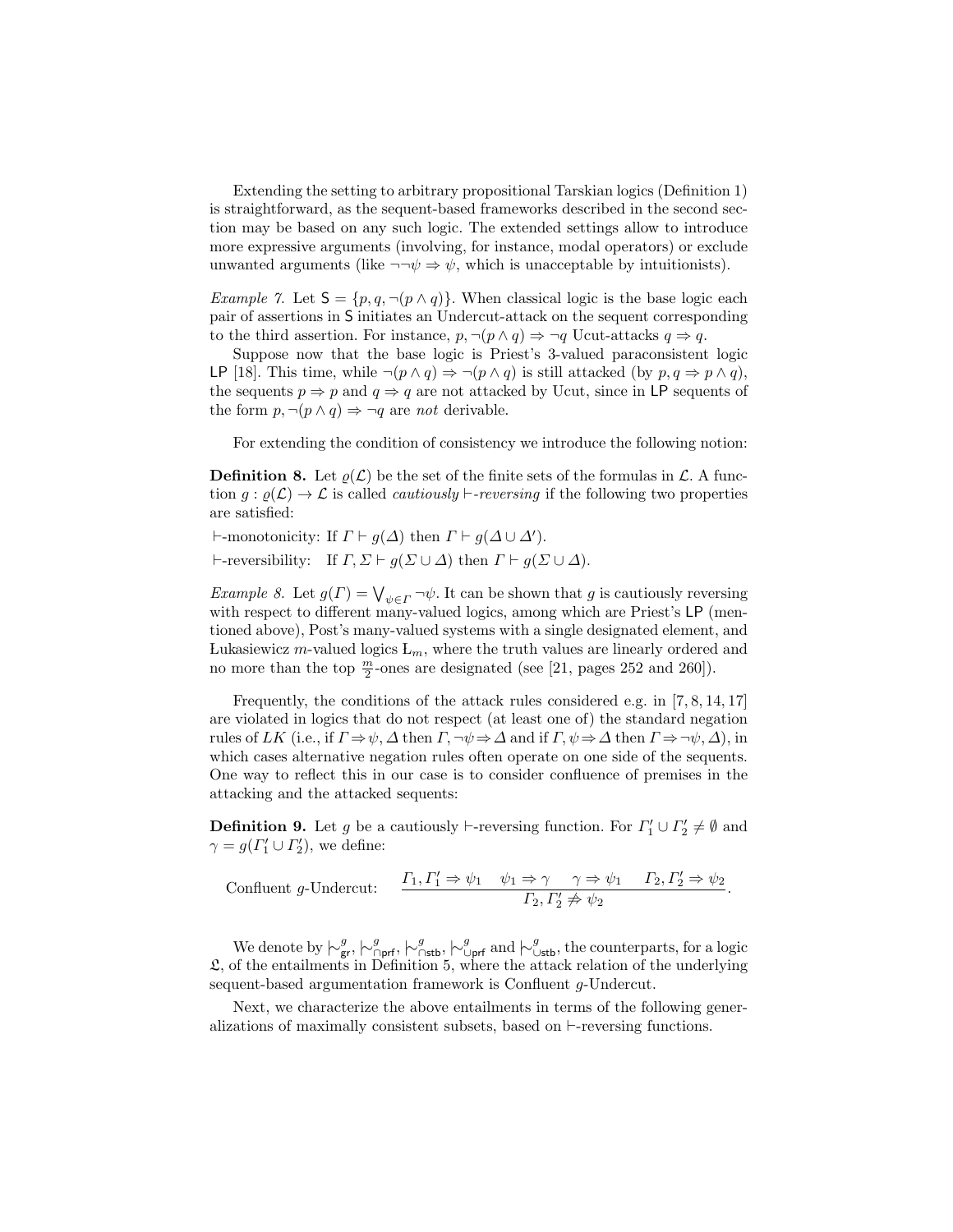**Definition 10.** Let  $g : \varrho(\mathcal{L}) \to \mathcal{L}$ , and  $\Sigma_1, \Sigma_2 \in \varrho(\mathcal{L})$ .

- $\Sigma_1$ ,  $\Sigma_2$  are g-reversible, if  $\Sigma_1 \vdash g(\Sigma_2)$  or  $\Sigma_2 \vdash g(\Sigma_1)$ .
- $\Sigma_1$ ,  $\Sigma_2$  are *g-coherent*, if there are no subsets  $\Sigma'_1$  and  $\Sigma'_2$  of  $\Sigma_1$  and  $\Sigma_2$  that are g-reversible.
- $-\Sigma \in \varrho(\mathcal{L})$  is g-coherent if so are every  $\Sigma_1, \Sigma_2 \subseteq \Sigma$ .
- A g-coherent set  $\Sigma$  is maximal, if none of its proper supersets is g-coherent. We denote by  $MAX_{q}(S)$  the set of the maximally g-coherent subsets of S.

*Note 2.* If  $\Sigma_1, \Sigma_2 \in \varrho(\mathcal{L})$  are g-reversible, then (without loss of generality)  $\Sigma_1 \vdash$  $g(\Sigma_2)$ . By monotonicity,  $\Sigma_1 \vdash g(\Sigma_1 \cup \Sigma_2)$  and so by  $\vdash$ -reversibility,  $\vdash g(\Sigma_1 \cup \Sigma_2)$ . It follows that g-coherence makes sense only for logics that have tautologies (like CL and LP). In the rest of this section we thus restrict ourselves to such logics.

Example 9. Consider the logic LP and the cautiously reversing function  $g(\Gamma)$  =  $\bigvee_{\psi \in \Gamma} \neg \psi$ , considered in Example 8. For  $S = \{p, q, \neg (p \land q)\}\$  (Example 7) we have that  $MAX_q(S) = \{\{p, q\}, \{p, \neg(p \land q)\}, \{q, \neg(p \land q)\}\}.$ 

Note that while the elements in  $MAX_q(S)$  are the same as the maximally consistent subsets of S with respect to classical logic, the setting in Example 9 is different from the one that is based on classical logic and Undercut. Indeed,

- 1. Since LP is weaker than CL, the extensions of the current framework are ⊆-smaller than those of the CL-based framework. For instance, we have that  $p, \neg(p \land q) \Rightarrow \neg q \in \text{Arg}_{\text{CL}}(\mathsf{S})$  while  $p, \neg(p \land q) \Rightarrow \neg q \notin \text{Arg}_{\text{LP}}(\mathsf{S})$ .
- 2. The use of Undercut instead of Confluent g-Undercut is not appropriate for LP, since the extensions for the framework with Undercut (unlike those of the framework with Confluent g-Undercut) are not closed under LP-inferences.

**Definition 11.** Let q be a  $\vdash$ -reversing function and S a set of formulas, and let  $\text{Cn}_{\text{F}}(S)$  be the transitive closure of S with respect to  $\vdash$ . We denote:

- $-$  S  $\vdash_{\mathsf{MAX}_g} \psi$  iff  $\psi \in \mathrm{Cn}_{\vdash}(\bigcap \mathsf{MAX}_g(\mathsf{S})).$
- $-$  S  $\vdash_{\cup \text{MAX}_g} \psi$  iff  $\psi \in \bigcup_{\tau \in \text{MAX}_g(S)} \text{Cn}_{\vdash}(\tau)$ .

Next we show that the correspondence between Dung's semantics and MCSreasoning carries on to non-classical logics (proof is omitted due to lack of space).

**Proposition 4.** Let g be a  $\vdash$ -reversing function and S a set of formulas. Then:

1. S  $\sim_{\text{gr}}^g \psi$  iff S  $\sim_{\text{Opt}}^g \psi$  iff S  $\sim_{\text{Stb}}^g \psi$  iff S  $\sim_{\text{MAX}_g} \psi$ . 2. S  $\sim_{\text{Uprf}}^g \psi$  iff S  $\sim_{\text{Ustb}}^g \psi$  iff S  $\sim_{\text{UMAX}_g} \psi$ .

### 7 Discussion, In View of Related Work

In this paper we have introduced a series of generalizations of the work in  $[4]$ , concerning the relations between Dung-style semantics for argumentation frameworks. The relations between these two formalisms have already been investigated in [10] and then in [1] and [22]. Our approach extends these works in several ways, the most significant ones are the following: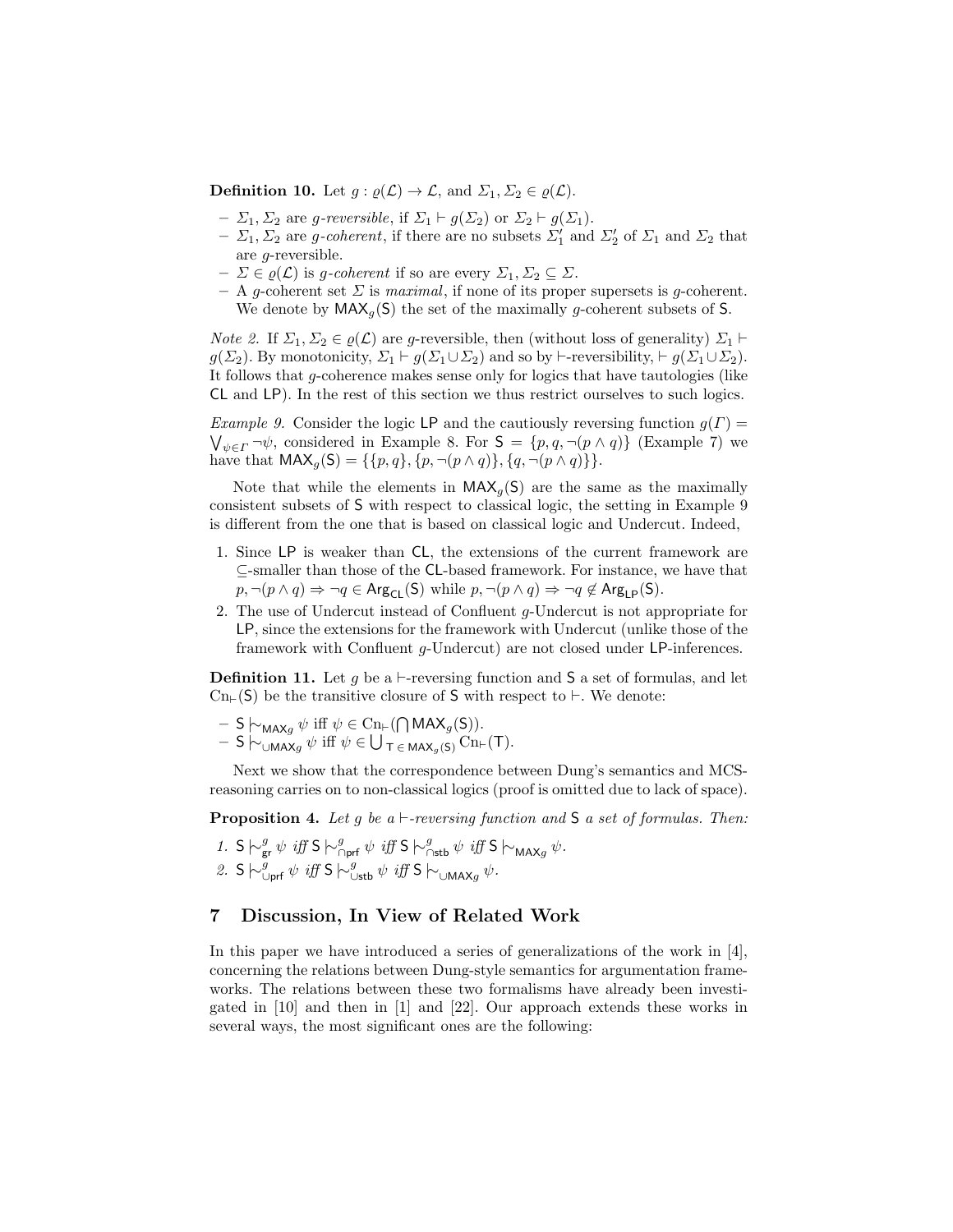- 1. In [10] and [22] the base logic is classical logic. Here (as well as in [1], which continues the work in [10]), any propositional language and Tarskian logic is supported. This allows, for instance, to include modal operators in arguments and use paraconsistent logics [11] as the underlying platform for reasoning.
- 2. According to  $[1]$  and  $[22]$  (following  $[7]$ ), the support of an argument s must be a *consistent and*  $\subseteq$ -minimal set of formulas that entails the conclusion. In our setting the argument's support may be any finite set that logically implies the argument's conclusion (see  $[2,3]$  for a justification of this).
- 3. The intended semantics in [1] is captured by the entailment  $\vdash_{\cap \mathsf{mcs}}$  in Definition 6, which is only one way of reasoning with MCS. In this paper we also provide argumentation inspired characterizations of other entailments, such as  $\vdash_{\mathsf{mcs}}$  (Definition 4) and  $\Vert_{\vdash_{\mathsf{mcs}}}$  (Definition 7).

Interestingly, the study of reasoning with maximal consistency by deductive argumentation has led the authors of [1] to conclude that according to Dung's setting, maximal conflict-free sets of arguments (forming what is known as 'naive semantics') are sufficient in order to derive reasonable conclusions and so "the different acceptability semantics defined in the literature are not necessary, and the notion of defense is useless". In view of this statement we note that the removal of the restrictions on the notion of arguments, as well as the introduction of new types of consistency-based entailments, allow us to overcome the shortcoming identified in [1]. Indeed, as the next example shows, in our setting argumentation-based MCS-reasoning does not collapse to naive semantics.

*Example 10.* Let us consider a sequent-based argumentation framework for  $S=$  $\{p \wedge \neg p\}$ , based on classical logic, in which Undercut is the single attack rule. Let  $\mathcal{E} = \{p \land \neg p \Rightarrow \psi \mid \psi \text{ is not a classical logic tautology}\}.$  This set is maximal conflict-free. Indeed, the only way to undercut the arguments in  $\mathcal E$  is by producing an argument of the form  $\Gamma \Rightarrow \phi$  where  $\phi$  is logically equivalent to  $\neg(p \land \neg p)$ , which means that  $\phi$  is a classical logic tautology. However, these attacking arguments are excluded from  $\mathcal E$  and so  $\mathcal E$  is conflict-free. Moreover, the only arguments from  $Arg_{Cl}(S)$  that were excluded from  $\mathcal E$  are those that have tautologies of classical logic as conclusions. This implies that  $\mathcal E$  is maximal in the property of being conflict-free. Now,  $S\sim_{\text{mes}} \neg(p \land \neg p)$  while with naive semantics  $\neg(p \land \neg p)$  doesn't follow from S, since  $\mathcal E$  is a maximal conflict-free set that does not entail  $\neg (p \land \neg p)$ .

The more lenient view of arguments in our setting (Item 2 above) not only enables the last example, but also warrants a large variety of attack rules which can be applied to arguments in the form of sequents. This is demonstrated, for instance, by the results and the attack rules in [20], which somewhat challenge the observation in [1] that "the notion of inconsistency [...] should be captured by a symmetric attack relation". Furthermore, the results given in this paper stand against the conclusion in [1], that "Dung's framework seems problematic when applied over deductive logical formalisms". We thus believe that, beyond our primary goal of demonstrating the strong ties between reasoning with maximal consistency and argumentation theory, this paper calls for a reevaluation of some negative conclusions in the literature concerning logic-based argumentation.